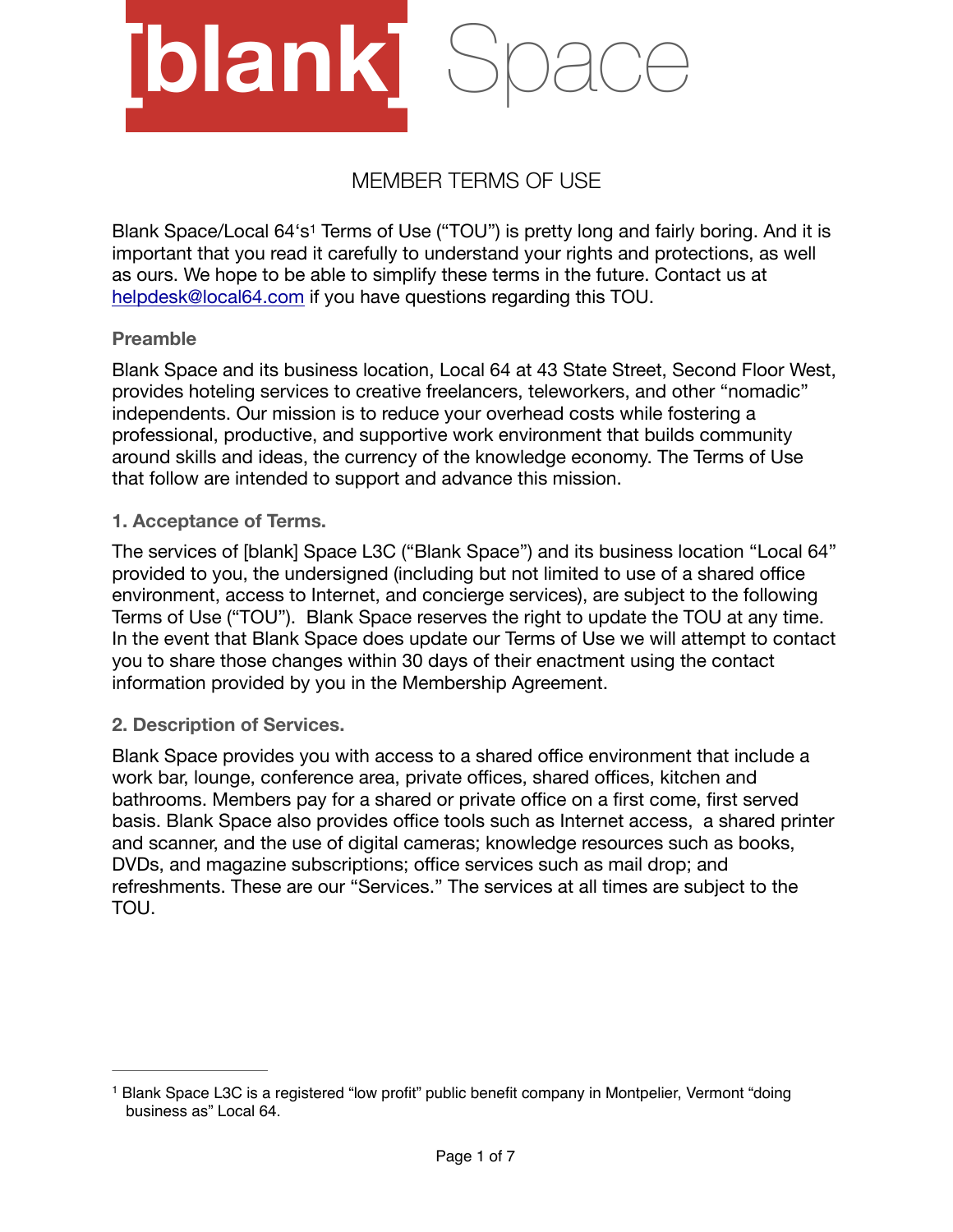#### **3. No Unlawful or Prohibited Use.**

As a condition of your use of the Services, you will not use the Services for any purpose that is unlawful or prohibited by these terms and conditions. You may not use the Services in any manner that could damage, disable, overburden, or impair any Blank Space server, or the network(s) connected to any Blank Space server, or interfere with any other party's use and enjoyment of any Services. You may not attempt to gain or provide unauthorized access to any Services, or accounts, computer systems or networks connected to any Blank Space server or to any of the Services or to any other member's device connected to the network, through hacking, password mining or any other means. You may not obtain or attempt to obtain any materials or information through any means not intentionally made available through the Services. Such action, if taken, represents a severe breach of these Terms of Use and will result in termination of this Agreement and, if necessary, legal action.

You hereby represent and warrant that you have all requisite legal power and authority to enter into and abide by the terms and conditions of this TOU and no further authorization or approval is necessary. You further represent and warrant that your participation or use of the Services will not conflict with or result in any breach of any license, contract, agreement or other instrument or obligation to which you are a party.

#### **4. Use of services.**

You agree that when participating in or using the Services, you will not:

- a. Use the Services in connection with contests, pyramid schemes, chain letters, junk email, spamming or any duplicative or unsolicited message (commercial or otherwise);
- b. Defame, abuse, harass, stalk, threaten or otherwise violate the legal rights (such as rights of privacy and publicity) of others;
- c. Publish, post, upload, distribute or disseminate any inappropriate, profane, defamatory, obscene, indecent or unlawful topic, name, material or information on or through Blank Space Services;
- d. Upload, or otherwise make available, files that contain images, photographs, software or other material explicitly protected by intellectual property laws, including copyright or trademark laws (or by rights of privacy or publicity) unless you own or control the rights or have received consent;
- e. Use any material or information, including images or photographs which are made available through the Services in any manner that infringes any copyright, trademark, patent, trade secret, or other proprietary right of any party;
- f. Upload files that contain viruses, Trojan Horses, worms, time bombs, cancelbots, corrupted files, or any other similar software or programs that may impair or damage the operation of another's computer or property of another;
- g. Knowingly download any file(s) that you know cannot be legally reproduced, displayed, performed, and/or distributed in such manner;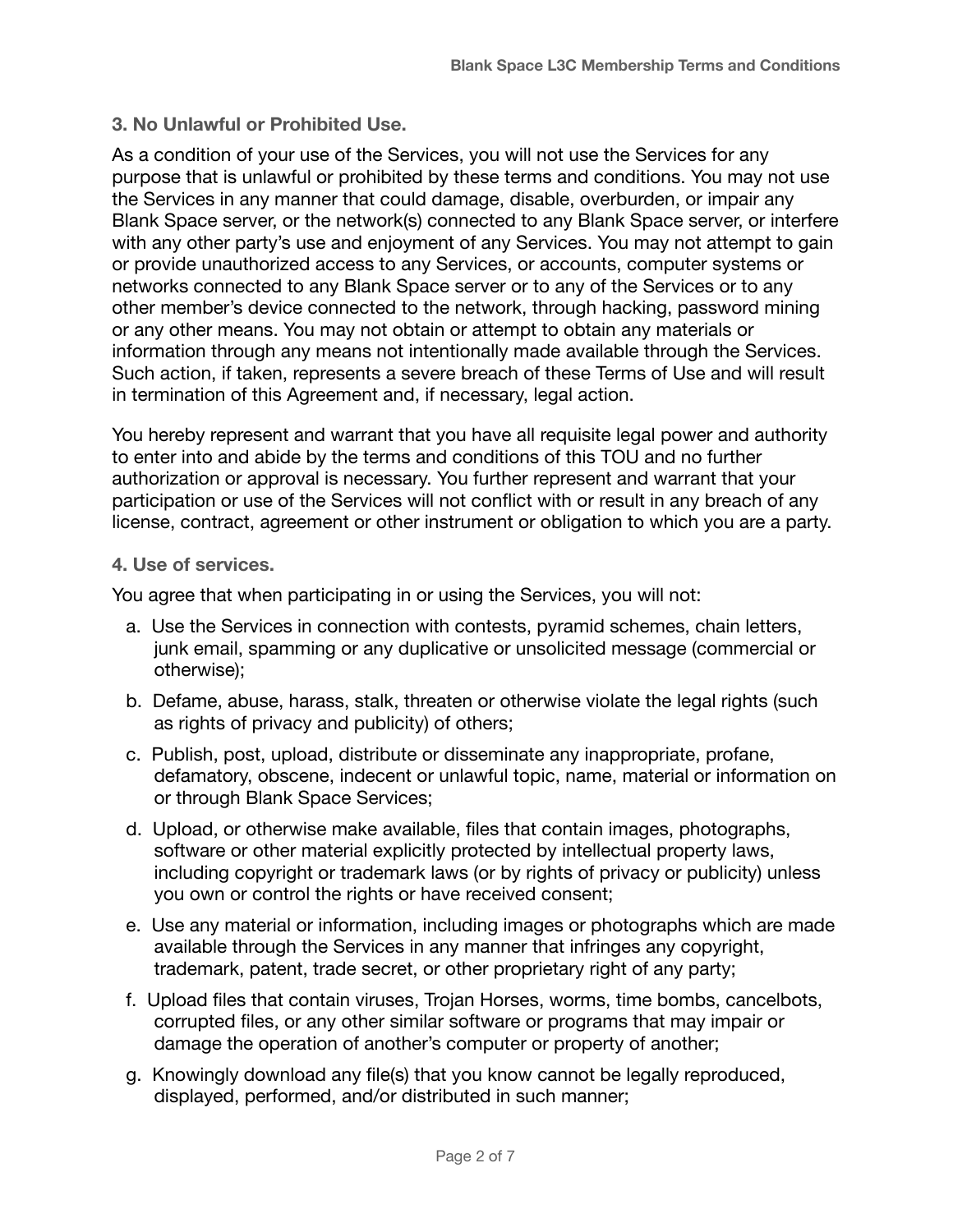- h. Restrict or inhibit any other user from using and enjoying the Services;
- i. Violate any code of conduct of other guidelines which may be applicable for any particular Service;
- j. Harvest or otherwise collect information about others, including email addresses, without the authorization or consent of the disclosing party;
- k. Violate any applicable laws or regulations;
- l. Create a false identity for the purpose of misleading others;
- m. Attempt to sell, share, or in any other way transfer your membership to another party or individual; and
- n. Duplicate or share keys provided for member's sole use and access to Blank Space services.
- **5. Blank Space reserves the right at all times to disclose any information about you**, your participation in and use of the Services as Blank Space deems necessary to satisfy any applicable law, regulation, legal process or governmental request, or to edit, refuse to post or to remove any information or materials, in whole or in part, in Blank Space's sole discretion. In practice Blank Space will respect the privacy of its members and work hard to protect it, unless specific arrangements for the sharing of business and/or personal information has been agreed to by both the member and Blank Space.
- **6. Confidentiality.** 
	- a. You acknowledge and agree that during your participation in and use of the Services you may be exposed to Confidential Information. "Confidential Information" shall mean all information, in whole or in part, that is disclosed by Blank Space, Local 64, or any participant or user of the Services or any employee, affiliate, or agent thereof, that is nonpublic, confidential or proprietary in nature.

Confidential Information includes, without limitation, information providing access to Blank Space services that include Wifi access passwords (WEP) and key entry codes. Such information also includes information about business, sales, operations, know-how, trade secrets, technology, products, employees, customers, marketing plans, financial information, services, business affairs, any knowledge gained through examination or observation of or access to the facilities, computer systems and/or books and records of Blank Space or Local 64, any analyses, compilations, studies or other documents prepared by Blank Space or Local 64 or otherwise derived in any manner from the Confidential Information and any information that you are obligated to keep confidential or know or has reason to know should be treated as confidential.

- b. Your participation in and/or use of the Services obligates you to:
	- i. Maintain all Confidential Information in strict confidence;
	- ii. Not to disclose Confidential Information to any third parties;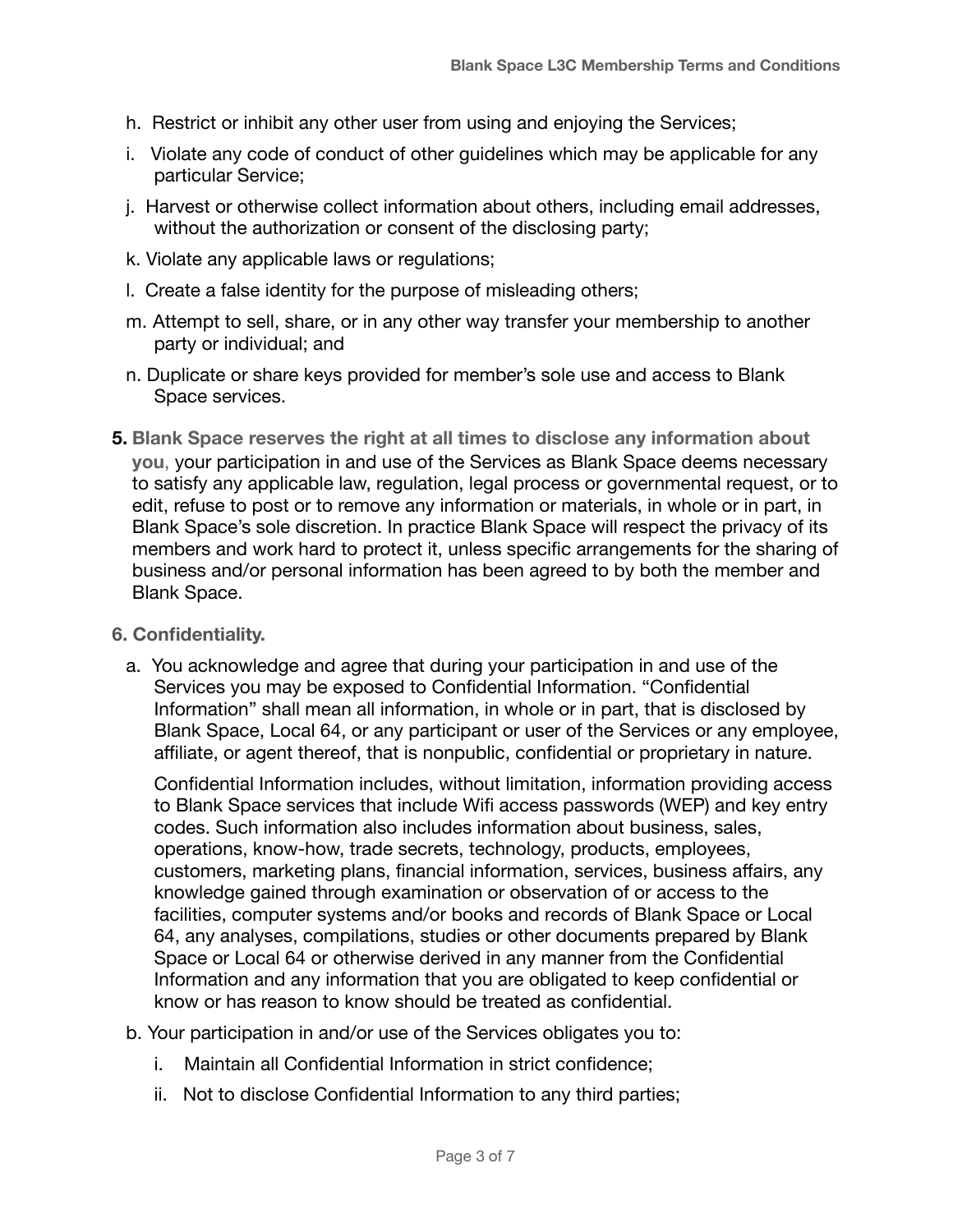- iii. Not to use the Confidential Information in any way directly or indirectly detrimental to Blank Space, Local 64, or any participant or user of the Services.
- iv. Respect the privacy of other members' offices and desks, and all of the contents contained within, on, or around them.
- c. All Confidential Information remains the sole and exclusive property of Blank Space or the respective disclosing party. You acknowledge and agree that nothing in this TOU or your participation or use of the Services will be construed as granting any rights to you, by license or otherwise, in or to any Confidential Information or any patent, copyright or other intellectual property or proprietary rights of Blank Space, Local 64, or any participant or user of the Services.

## **7. Participation In or Use of Services.**

You acknowledge that you are participating in or using the Services at your own free will and decision. You acknowledge that Blank Space does not have any liability with respect to your access, participation in, use of the Services, or any loss of information resulting from such participation or use.

In exchange for use of services, as a member you agree to pay a daily or monthly membership fee. Fees are to be paid on time, at the time of first use. Billing recurs 30 days after the date of membership activation/first use. Invoices should be paid within seven (7) business days.

## **8. Disclaimer of Warranties.**

To the maximum extent permitted by applicable law, Blank Space provides the services "as is" and with all faults, and hereby disclaim with respect to the services all warranties and conditions, whether express, implied or statutory, including, but not limited to, any (if any) warranties, duties or conditions of or related to: merchantability, fitness for a particular purpose, lack of viruses, accuracy or completeness of responses, results, workmanlike effort and lack of negligence. Also, there is no warranty, duty or condition of title, quiet enjoyment, quiet possession, correspondence to description or non-infringement. The entire risk as to the quality, or arising out of participation in or the use of the services, remains with you.

## **9. Exclusion of Incidental, Consequential and Certain Other Damages.**

To the maximum extent permitted by applicable law, in no event shall Blank Space, Local 64, or its subsidiaries (whether or not wholly-owned), affiliates, divisions, and their past, present and future officers, agents, shareholders, members, representatives, employees, successors and assigns, jointly or individually be liable for any direct, special, incidental, indirect, punitive, consequential or other damages whatsoever (including, but not limited to, damages for: loss of profits, loss of confidential or other information, business interruption, personal injury, loss of privacy, failure to meet any duty (including of good faith or of reasonable care), negligence, and any other pecuniary or other loss whatsoever) arising out of or in any way related to the participation in or inability to participate in or use of the services, the provision of or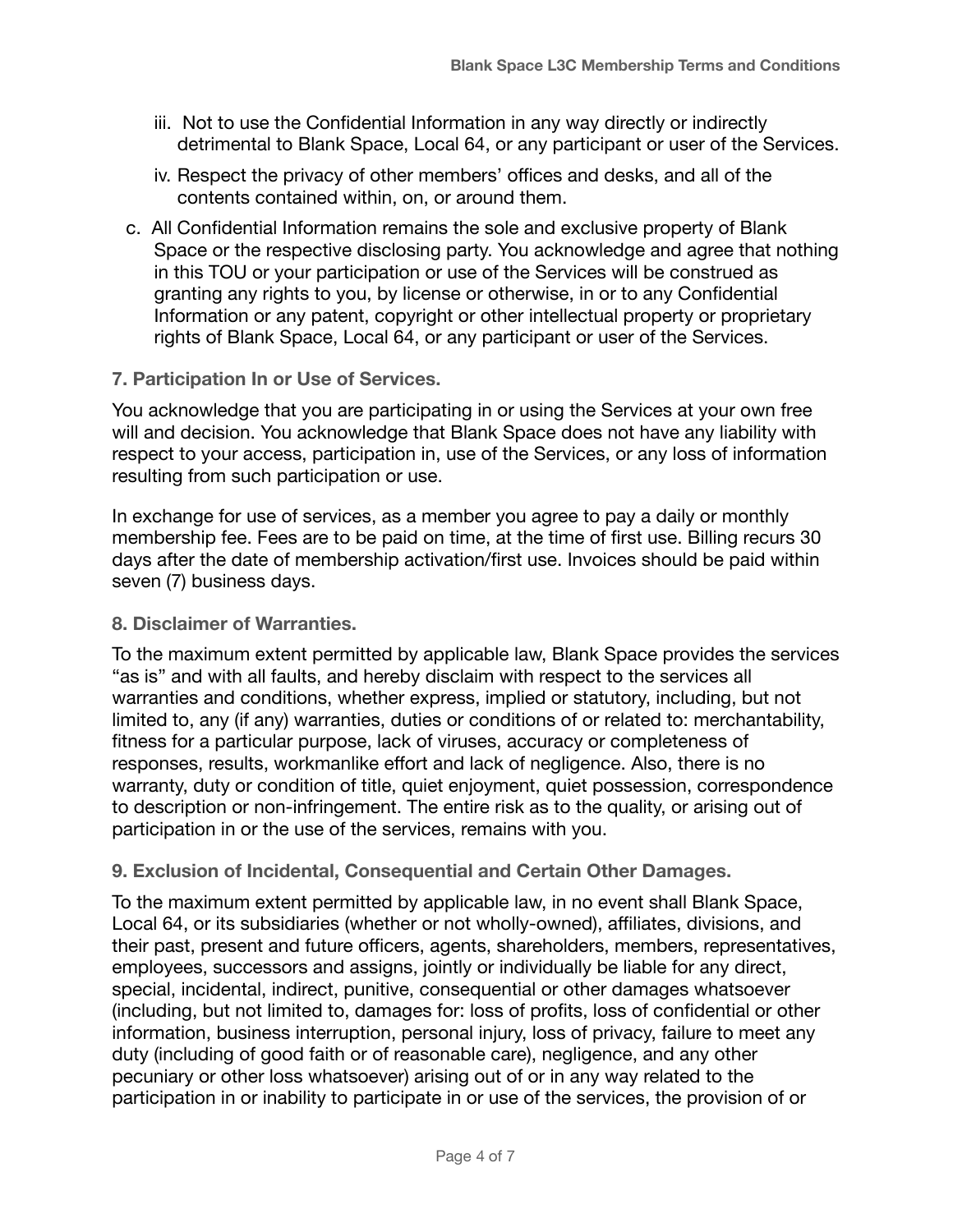failure to provide services, or otherwise under or in connection with any provision of this agreement, even in the event of the fault, tort (including negligence), strict liability, breach of contract or breach of warranty of Blank Space L3C, and even if Blank Space has been advised of the possibility of such damages.

Because some states/jurisdictions do not allow the exclusion or limitation of liability, for consequential or incidental damages, the above limitation may not apply to you.

## **10. Limitation of Liability and Remedies.**

Notwithstanding any damages that you might incur for any reason whatsoever (including, without limitation, all damages referenced above and all direct or general damages), the entire liability of Blank Space or its subsidiaries (whether or not whollyowned), affiliates, divisions, and their past, present and future officers, agents, shareholders, members, representatives, employees, successors and assigns under any provision of this TOU and your exclusive remedy for all of the foregoing shall be limited to actual damages incurred by you based on reasonable reliance up to ten dollars (USD \$10.00). The foregoing limitations, exclusions and disclaimers (including sections 8 and 9 above) shall apply to the maximum extent permitted by applicable law, even if any remedy fails its essential purpose.

# **11. Termination.**

Blank Space reserves the right to terminate any Service at any time and without refund of monies paid to Blank Space as membership dues and fees. Blank Space further reserves the right to terminate your participation in and use of any Services, immediately and without notice, if you fail to comply with the TOU.

Blank Space requests that all notices of member's voluntary termination of this agreement be given 30 days in advance of your expected date of termination.

## **12. Indemnification.**

You release, and hereby agree to indemnify, defend and save harmless Blank Space and its subsidiaries (whether or not wholly-owned), affiliates, divisions, and their past, present and future officers, agents, shareholders, members, representatives, employees, successors and assigns, jointly and individually, from and against all claims, liabilities, losses, damages, costs, expenses, judgments, fines and penalties based upon or arising out of your negligent actions, errors and omissions, willful misconduct and fraud in connection with the participation in or use of the Services. You further agree in the event that you bring a claim or lawsuit in violation of this agreement, you shall be liable for any attorneys' fees and costs incurred by Blank Space or its respective officers and agents in connection with the defense of such claim or lawsuit.

## **13. Severability.**

In the event that any provision or portion of this TOU is determined to be invalid, illegal or unenforceable for any reason, in whole or in part, the remaining provisions of this